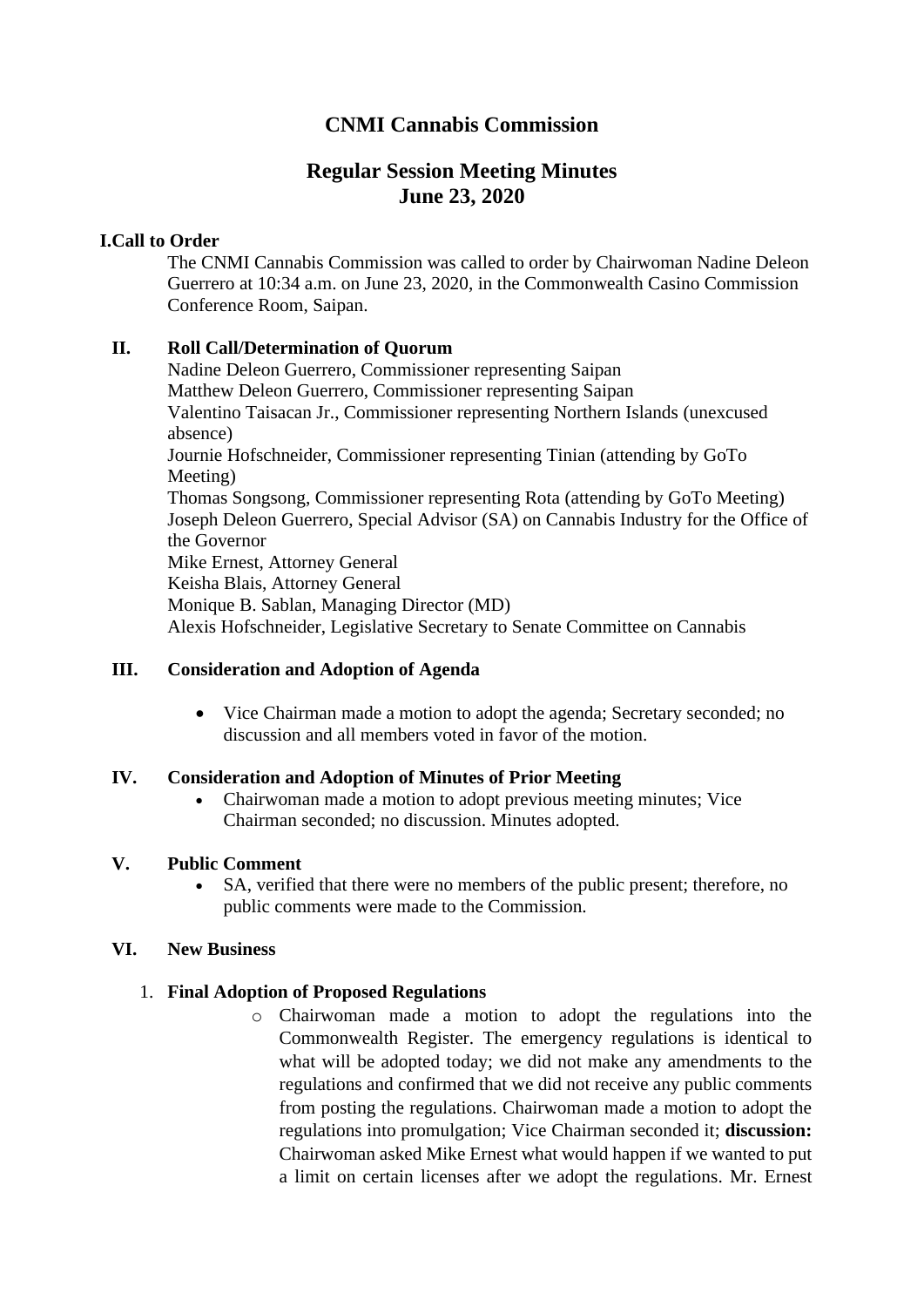confirmed that amending the regulations can be done (typically within 60-90 days) and if limiting, the Commission needs to set criteria or implement a first "come first serve" approach. He mentioned that most likely it will be the MD deciding that operationally, a limit would be favorable and before a court, this information would hold weight. Vice Chairman stated that it would be best to make this change to the regulation as a stand-alone amendment so that the rationale for the change can be outlined and justified. Chairwoman confirmed that she would like to limit licenses if we have the rationale to do so. Vice Chairman mentioned that a lot of the jurisdictions do not limit the number of licenses except California that has three licensing authorities and each has a relationship with the counties and it's the health authority in the counties that can set the limits as opposed to the regulatory body. Vice Chairman recommended that we should distinguish between islands if we set limits of licenses. MD mentioned that she believes Oregon or Massachusetts has a set window of time for applicants to apply for certain licenses and it is something we could consider. Vice Chairman mentioned that PL 18-56 (Limitation on number of poker machine licenses issued in the CNMI) could be used as a model for language should we implement license limitations.

- o Mike Ernest mentioned that in amending regulations, the challenge is predominantly is getting the signature of the Governor and the signature of the Attorney General.
- o MD asked Secretary and Commissioner Songsong if we had any issues working with licensees in Tinian and Rota. Commissioner Songsong mentioned his experience with DNLR and working with many applicants without issue. Secretary mentioned she is also ok with helping the public; however, does not have an office in Tinian. MD mentioned that she will assist Secretary with finding an office and that the Tinian Youth Center is vacant. Chairwoman mentioned that we will most likely have limited office hours in Tinian.
- o All present members voted in favor of adopting the official regulations
- o Vice Chairman mentioned that part 300-355 of the official regulations speaks to limiting licenses.

#### 2. **Discussion on Proposed Amendments to PL 20-66 & PL 21-05**

o Chairwoman gave an update that they met with the legislature last week and made them aware that the Commission was going to make amendments to the law. She requested that the members collaboratively put together a list of all the proposed changes/priorities. Chairwoman mentioned that one of the priorities should be repealing the statute (section 112 (e)) that states that the Commission shall not prohibit nor deny anyone over 21 years of age or older from obtaining a homegrown marijuana registry card. Mike Ernest recommended adding the word "unreasonably" (the Commission shall not unreasonably deny). He also recommended to change the section in the statute that prohibits the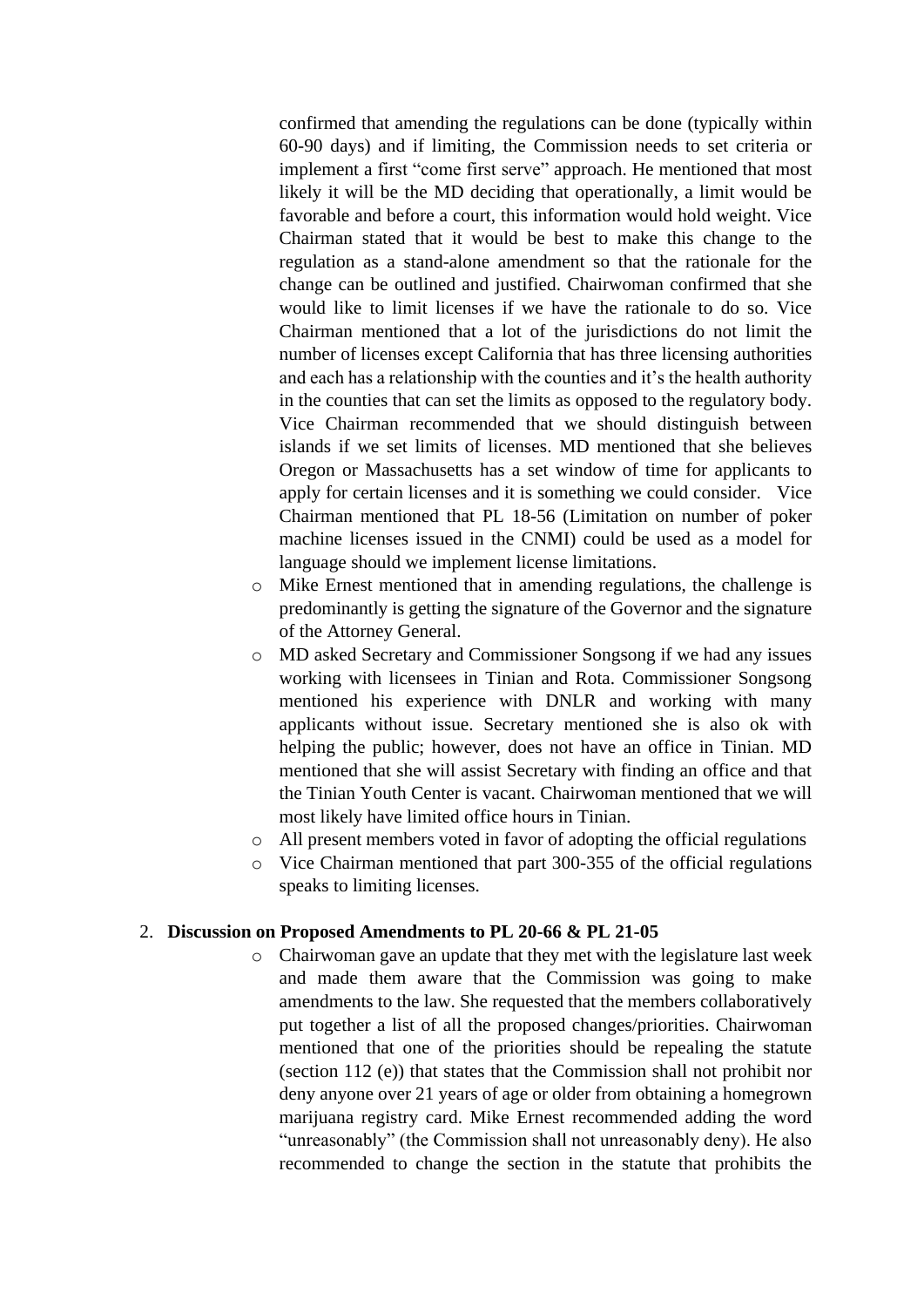Commission from enforcing licensees to keep their records in the licensed facility.

- o Vice Chairman mentioned the law prohibiting growing and production of marijuana on public lands and how that relates to the Northern Islands (all public land). SA asked Mike Ernest about the statute regarding public lands, specifically leased hotels (on public land) that are grandfathered allowing them to obtain any kind of license regardless of being on public land. He asked if cultivation on public land would then conflict with Federal law. Mr. Ernest replied that all cannabis currently conflicts with federal law; however, the Commonwealth Constitution is silent about cultivation on public land.
- o Vice Chairman asked if we needed to repeal of §53074: Commonwealth Public Lands Shall Not be Leased or Used for Cannabis (Marijuana or Hemp) Businesses. The Department of Public Lands and all other government entities shall not lease or use public lands for the purpose of establishing cannabis (marijuana or hemp) businesses or establishments. This section does not apply to existing public land leases with existing hotels or commercial buildings.
- o SA brought up Rev & Tax and asked if we wanted to get rid of excise tax and change it to BGR surtax for producers. Vice Chairman agreed to get rid of it. He stated that it is changing the law; however, it would clarify what is trying to be accomplished with the tax. Vice Chairman explained that there is a separate BGR on manufacturers and wholesalers and a different rate instead of 1301 which is the regular BGR rate; there's 1301 which is manufacturers and wholesalers and the surcharge is on 1301 and not 1303. He mentioned from the meeting with Rev & Tax that it seemed like they were not ready to implement the tax at this point.
- o Vice Chairman also suggested introducing a sales tax, piloting it in the CNMI (as there has been talk about the CNMI introducing a sales tax already).Chairwoman raised the concern that there may be a perception that we are trying to over tax the industry with the term "sales tax". SA mentioned once producers start up, they will be required to pay the excise tax and asked would it make sense to change the rules in the middle of the game. Mike Ernest recommended we speak with John Cool, tax lawyer with AG.
- o SA also asked to add to the list of recommended law changes regarding all licenses expiring on the same date (September  $30<sup>th</sup>$ ).
- o Secretary raised the issue regarding transporting cannabis between islands. Although there it is not prohibited under CNMI law, federally, transporting would be an issue. Mike Ernest suggested we work with our lawyer (Keisha Blais) to review a case in district court that involved a boat transporting between the islands and whether the federal government had jurisdiction over the boat or not. Mr. Ernest recalls the outcome was that they did not have jurisdiction; however, we need to submit a LSR with Ms. Blais to obtain the actual findings. Secretary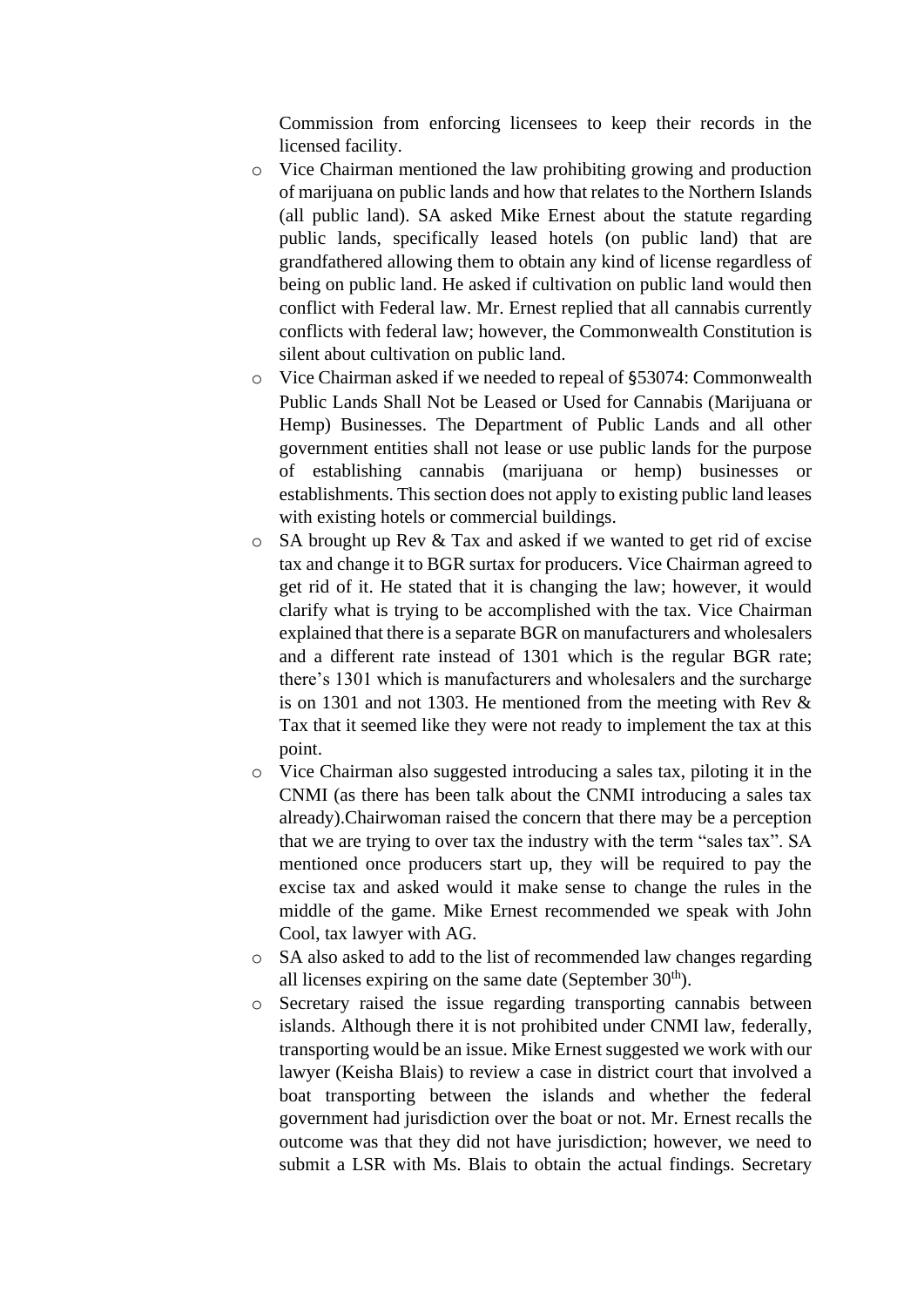mentioned that she has been asked questions regarding this issue and feels that people may not think it is worth getting into the industry if product cannot be transported between islands.

- o Chairwoman raised amending the definition of "marijuana" to exclude seeds as a marijuana item. SA believes there is already a legal opinion from AG; however, the address that would be an amendment to the law to redefine what marijuana items is inclusive of.
- o Mike Ernest suggested to remove "seeds" from the definition and add a line that clearly states that "marijuana does not include seeds".
- o Chairwoman raised earmarking of regulatory fees to the Commission for operational expenses. Vice Chairman suggested a revolving account for the Commission to use with Chairwoman and MD having expenditure authority. MD mentioned that Scholarship Office does this.
- o Vice Chairman acknowledged that Saipan delegation provided Saipan office with \$25,000 for office improvements/renovations.
- o Chairwoman raised another item to be added to the list of proposed amendments: adding protection for commercial licensees from their security plans being subjected to OGA.
- o SA discussed §53022 (c ) (specifically the section bolded): A marijuana producer who possesses no more than twenty-five (25) mature marijuana plants may acquire a micro production license, instead of a production license, issued by the Commission for the premises at which the marijuana is produced. **A marijuana micro producer shall sell marijuana to licensed marijuana establishments.** A marijuana micro producer is prohibited from selling marijuana to the general public or a person without a license pursuant to this chapter. SA questioned whether a licensee could challenge this provision when the regulations requires a micro producer to sell directly and solely to a wholesaler. Vice Chairman clarified that there was not a conflict between law and regulations, but that regulations further specifies the "licensed marijuana establishment" (wholesaler). He discussed how micro producers selling to wholesalers would cultivate a larger market power for micro producers overall because as a group, they are competing against the larger producers.
- o MD will put the proposed amendments list together and submit a LSR

### **3. Current Budgetary Concerns for Commission**

o Chairwoman gave an update regarding the Commission's accounts and indicated that we only have \$6000 in the account, no other money. Saipan Delegation gave us \$25000 to get us in the office. Chairwoman suggested Commissioner Songsong and Secretary try and get funding from Tinian and Rota Delegation. She suggested presenting quotes on how much it will cost to operate the office so it can paint a clear picture at how much is required for operation given the Commission does not have funds to appropriate for any operational or hiring costs.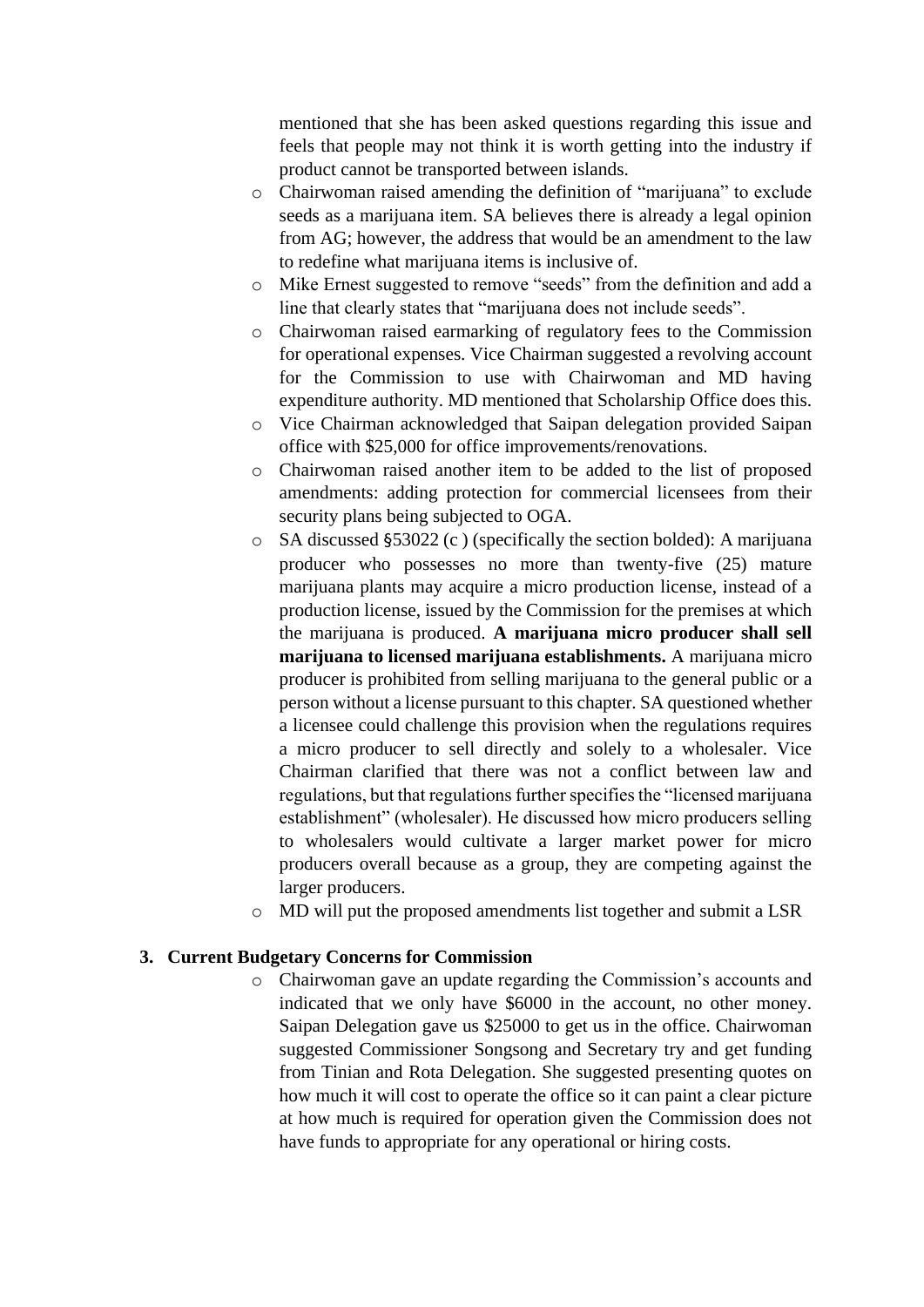### **4. Personal Contributions by Board Members for Commission Operation Expenses**

- o Members paid for the website annual fee out of pocket (\$420); Re: Saipan Commission Office: Chairwoman paid \$383 out of pocket for labor to hook up the power. \$298 for materials for the Saipan office. They still need money for the assessment for outlets, AC connectivity etc. She is getting a quote and will be paying out of pocket. Vice Chairman helped with the roof crack (\$1500). MD mentioned that she has exhausted her efforts acquiring furniture/equipment for the office from other offices. MD mentioned she will use her networking from previous positions to work with Tinian and Rota Delegations for assistance. MD also had personal volunteers to help clean the Saipan Commission office due to budget constraints.
- o MD mentioned that the budget for 2021 will also be limiting.
- o MD requested Commissioner Songsong and Secretary name a senator or house member that can be a contact for discussing potential assistance for basic office supplies/equipment (ie. Printer, paper,etc.)
- o SA recommended against asking for money from Tinian and Rota delegation due to their limited budget.
- o SA volunteers (without pay) to participate in the Commission's meetings since his position was impacted in the budget cuts. Chairwoman reminded members that their salaries were not cut at this time.
- o SA mentioned once the Commission starts generating money, it will be easier to approach the legislators for money to appropriate.

### **Managing Director's Report**

- o MD met with OMB to talk about the Commission's financial status; she is trying to meet regularly with them to ensure the accounts are reflecting what is being spent (accurately).
- o We are still in a deficit in account 1501 (a); however, we are no longer in a deficit in 1501. If both accounts are combined and do all the income and deductions, the total in our account is only \$6000. Fortunately, the Commissioners are still getting paid.
- o \$25000 appropriated from Saipan Delegation is strictly for renovations.
- o MD spent 5 hours on Saturday with the electrician at the Saipan Commission office; Power and water was hooked up on Friday
- o Chairwoman and MD met with Department of Finance, Secretary of Finance's office; the depositary accounts have been set up
- o The 2021 budget looks like \$222,000 in 1501 (a) and \$37282 in 1501. The proposed budget reflects lesser hours which means the Commission will be operating with reduced hours and we will have to determine what that means for application intake and processing.
- o Chairwoman summarized the meeting held with CHCC regarding medical marijuana: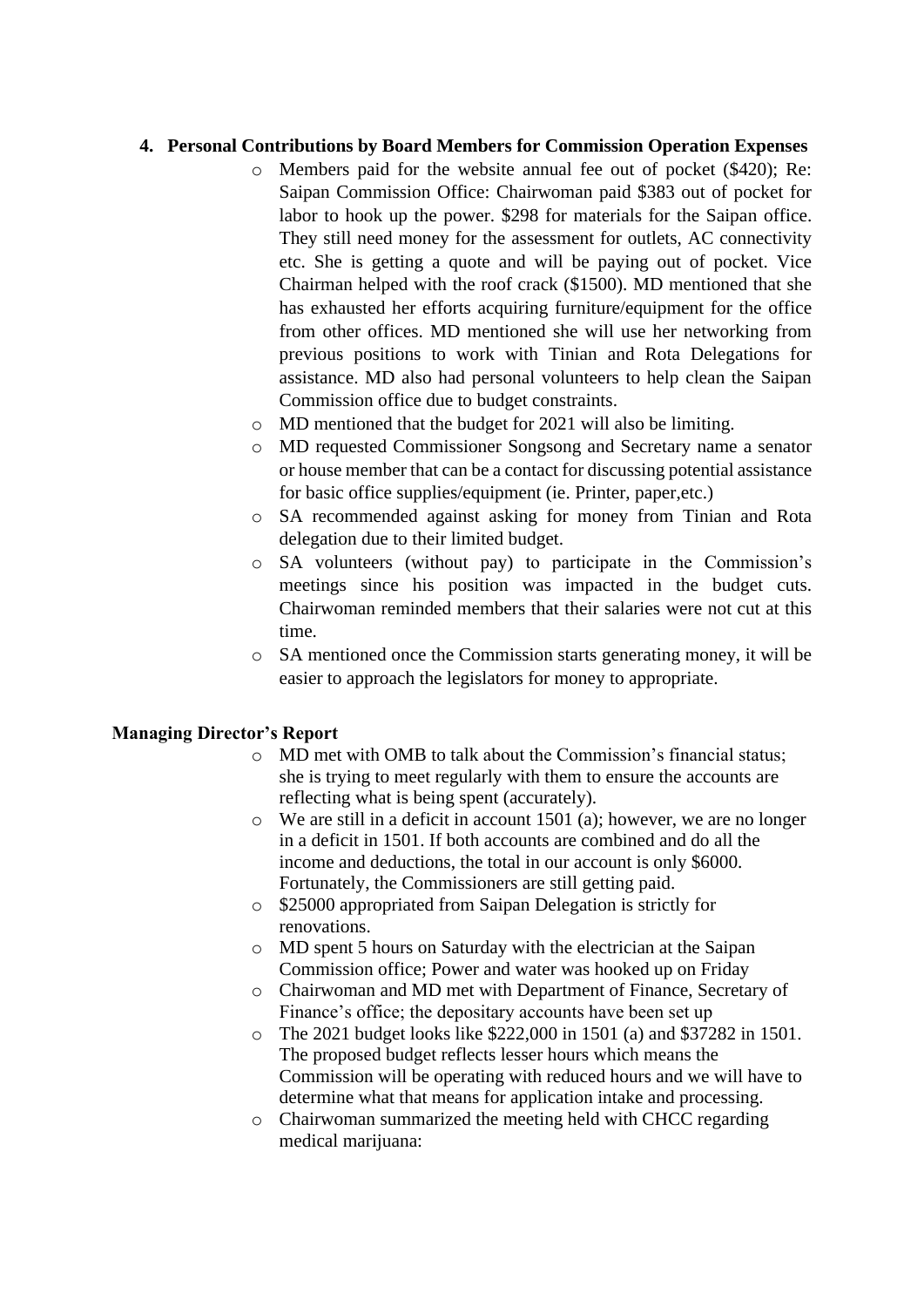- The CHCC board will have to allow their physicians to issue recommendations to patients (not a Rx but recommendation) supporting the use of marijuana for their medical condition(s).
- CHCC has a laboratory in-house; however, they do not foresee testing marijuana of any sort and do not foresee having dispensaries on site for medical patients that do receive a recommendation for marijuana use. The lack of a laboratory prevents the Commission from implementing medicinal marijuana.
- Chairwoman advised that there will be a sub-committee working on the medical marijuana program and that we will work with a designated contact from CHCC to address any concerns that are identified during development of the program. CHCC suggested that the Commission review the law with them to ensure both agency's authority/jurisdiction is clearly identified.
- Each hospital would need to establish medicinal marijuana policies and develop a list of approved medical conditions/debilitations that would warrant a recommendation for medicinal marijuana.
- **•** Determine if our law allows individuals receiving a recommendation from a physician outside the CNMI if it would be valid or not.
- Vice Chairman recommends looking to the hospital to determine whether medicinal marijuana is even a demand (for 18-20-year-olds because 21+ can legally purchase). He suggested (to Chairwoman) for the Commission to write a letter to CHCC board outlining the pertinent questions we have prior to meeting with them.
- SA stated that we are required to meet with CHCC annually to discuss the status of the industry and mentioned that in other jurisdictions the medical industry provides the cannabis regulator with data regarding the impacts of cannabis use in the community. SA recommended we do the same with CHCC.
- Members discussed edibles and the requirement to partner with BEH for licensees to obtain a health certificate.
- Members discussed meeting with different applicants and ensuring that the information disseminated is the same for all applicants. All members agreed.
- MD discussed meeting with Treasury regarding the application process and they recommended there be an added section to the application payment forms to include the account number so Treasury staff know where to direct the money received for the applications.
- Vice Chairman discussed thinking through potential LSRs as applications start to be received: the Commissioners' role in appealing or being a body to which the actions of the director need to be brought forward to the Commission under the regulations. If Tinian and Rota are in the process of receiving applications and being heavily focussed on customer centric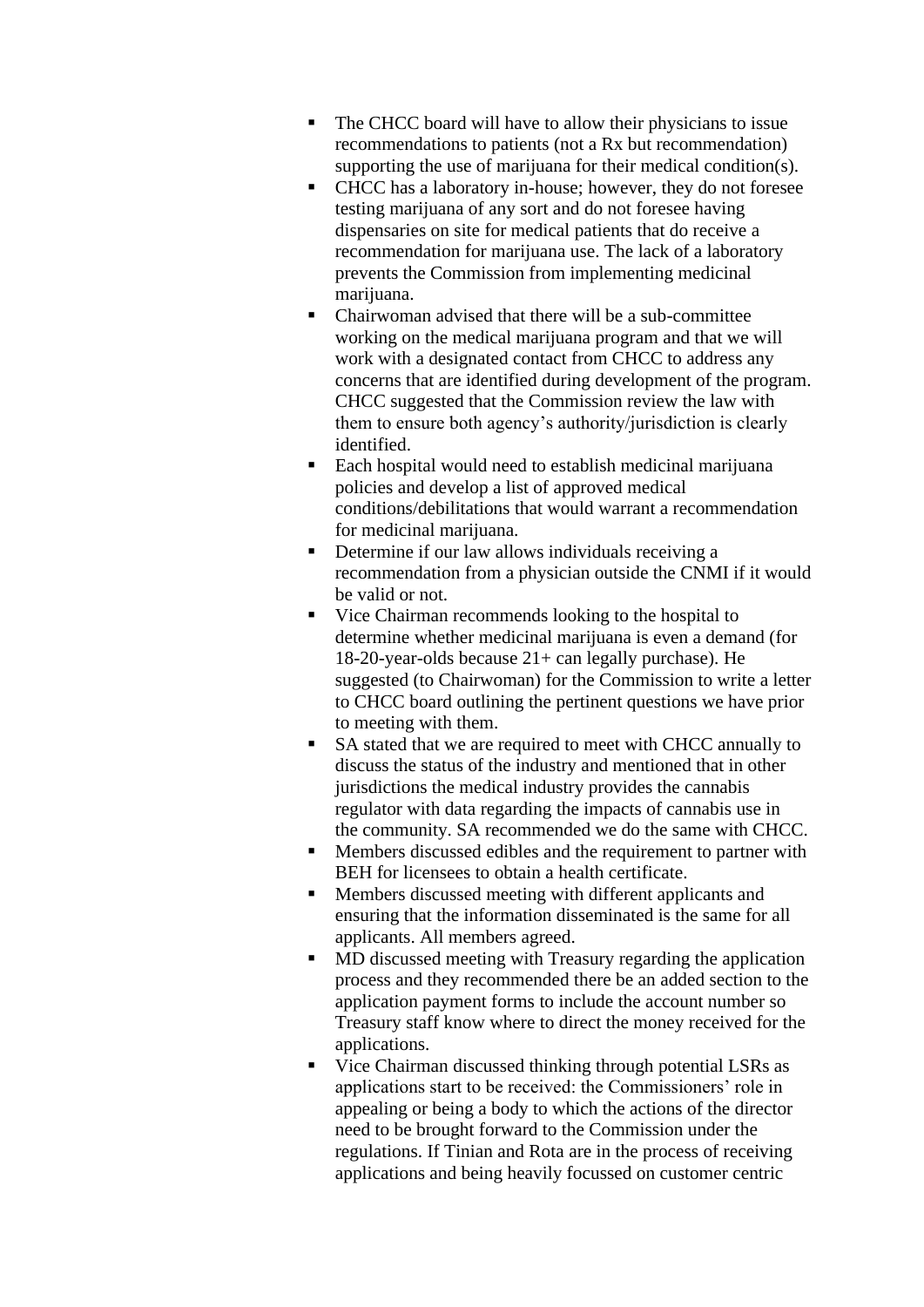service, Vice Chairman suggests that we need to have a clearer understanding on what would prejudice them in that sort of environment if it came back to the Managing Director taking an action and having to present that before the Commission.

MD asked Keisha Blais for clarification: who she would delegate an application to if there was a conflict of interest (i.e. family member – MD acknowledge that she is related to a lot of people) given that MD is currently the only employee for the Commission. Keisha will look into this and get back to the members. Vice Chairman mentioned to call OPA if with a particular scenario them to determine if there is in fact a conflict of interest based on the details.

**EXECUTIVE SESSION –** Chairwoman made a motion to move into executive session to discuss outstanding LRS with AG Keisha Blais; Vice Chairman seconded. Discussion: SA asked if he should remain present during executive session; Keisha advised that SA could stay if he was in fact invited to the executive session. Chairwoman requested he stay. Executive session began at 12:37 pm.

### **1. Discussion with AG's Office on outstanding LSRs**

▪

- o MD requested that Keisha report out on the application process that she has been assisting MD and Secretary with during quarantine and the feedback she has given us regarding the applications as well as an overview of the enforcement meeting she attended.
- o Keisha summarized the enforcement meeting: discussed the role of the Commission regarding enforcement, specifically for homegrown marijuana, how much enforcement can the Commission do, who does it delegate duties to and the confusion with the criminal side of the AG's office.
	- o She had a meeting with the AG, the Deputy AG, and the Chief of Criminal and the head of Drug Enforcement. Their main concerns were what do they advise DPS in regard to violations of the regulation; she answered that the Commission does not currently have the registry system up so at this point it is very hard to enforce. They are going to confiscate and issue warnings. Nothing has been prosecuted or will be. Moving forward, how much is the Commission going to be responsible for as far as enforcement. The criminal side wants the Commission wants to issue citations, is the first person called when there is a violation and wants them to have their own enforcement division (they want the Commission to enforce for homegrown marijuana).
	- o Members discussed Keisha's response and clarified that if a violation was identified, there would be a collaborative effort; however, AG would like all issues to be directed to the Commission first. Secretary suggested that she would create a complaint form for the public to fill out, submit it to the Commission for review and then determine if DPS/AG/ Customs etc. need to be involved or if it can be resolved at the Commission's level.
	- o Secretary suggested the complaint process should be one process as opposed to some complaints going to the Commission first and some to DPS. All complaints should be first directed to the Commission (by completing the complaint form) so that the nature of the complaints can be